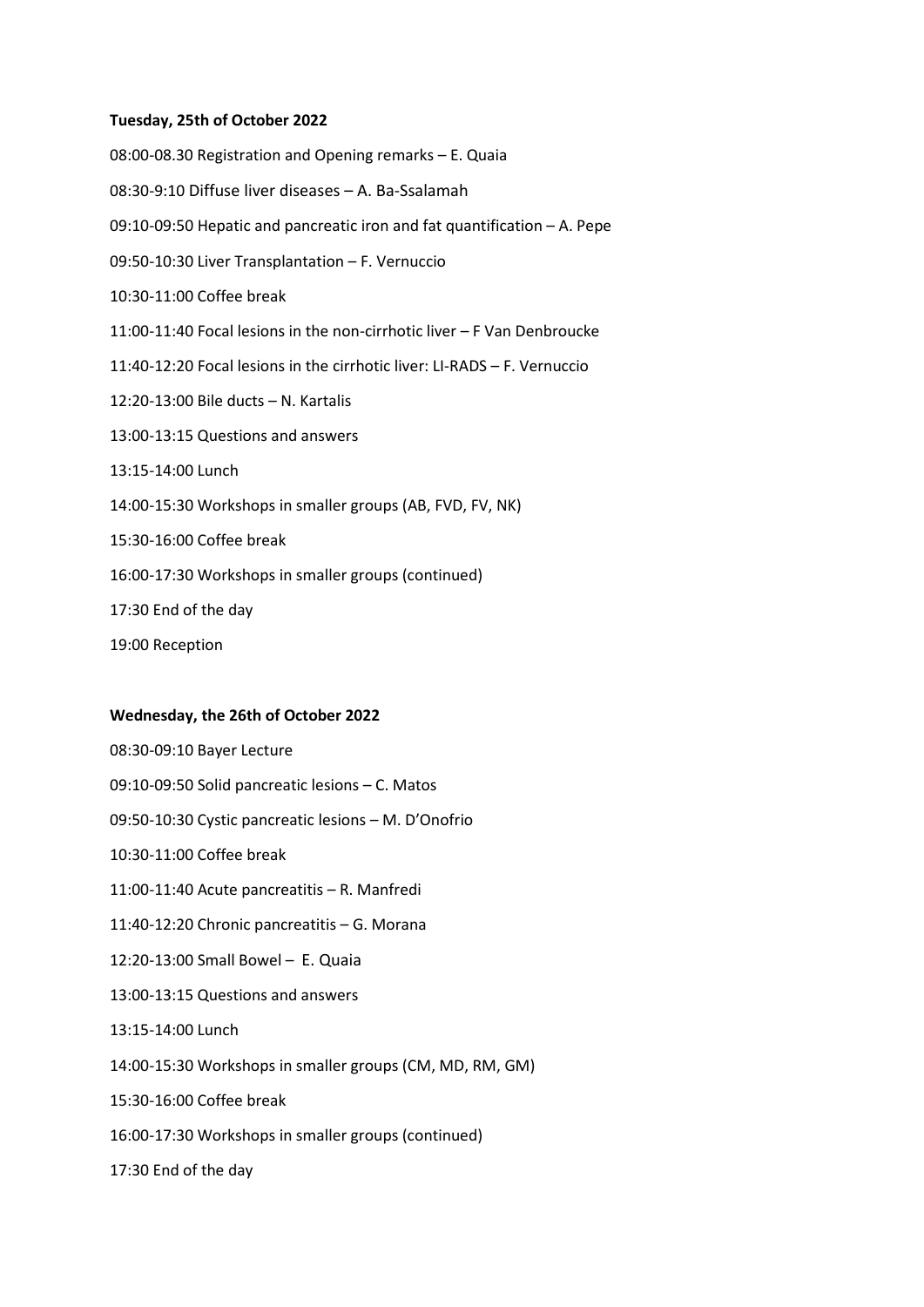# **Thursday, the 27th of October 2022**

08:30-09:10 Uterus – Maria Milagros Otero Garcia 09:10-10:00 Ovaries – Maria Milagros Otero Garcia 10:00-10:40 Prostate – H. Thoeny 10:40-11:00 Coffee break 11:00-11:40 Kidneys – M. Cova 11:40-12:20 Rectum – F. Crimi 12:20-13:00 Dynamic MR imaging of the pelvic floor –E Quaia 12:20-13:00 Whole Body MRI – A. Carriero 13:00-13:15 Questions and answers 13:15-14:00 Lunch 14:00-15:30 Workshops in smaller groups (MO, HT, MC, FC) 15:30-16:00 Coffee break 16:00-17:30 Workshops in smaller groups (continued) 17:30 End of the day 19:00 Dinner

# **Friday, the 28th of October 2022**

08:30-09:10 Congenital Cystic Lesions of the Biliary Tree – G. Brancatelli 09:10-09:50 Vascular Disorders of the liver – G. Brancatelli 09:50-10:30 Pregnancy – G. Masselli 10:40-11:00 Questions and answers 11:00-11:30 Coffee break 11:30-12:30 Examination 12:30-12:45 Farwell and closing remarks – E. Quaia 12:45 Lunch to go